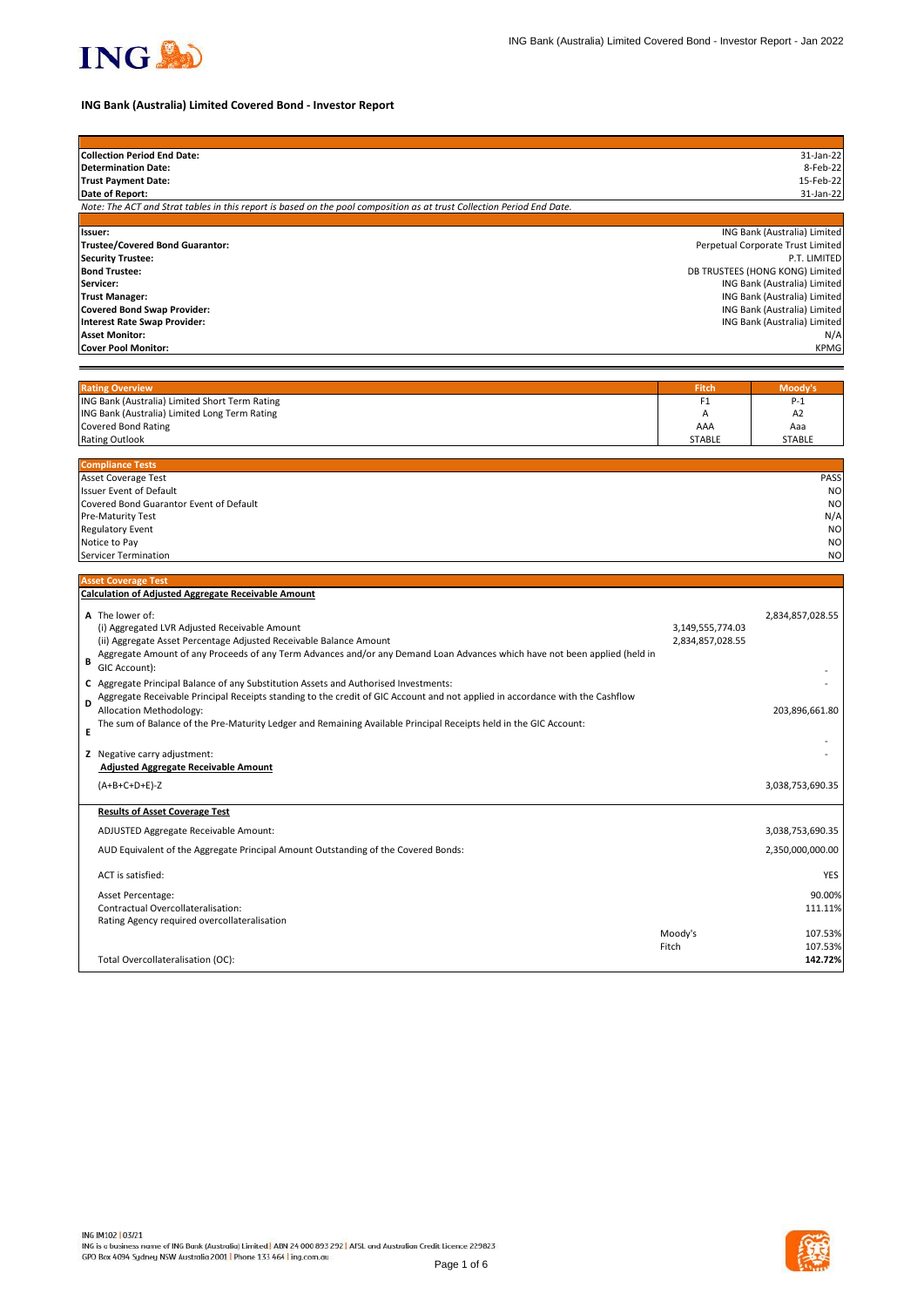

## **Bonds Issuance**

| <b>Bonds</b>                         | Series 1<br>(Matured on 07-Sep-21) | <b>Series 2</b> | <b>Series 3</b> | <b>Series 4</b> | <b>Series 5</b><br>(Tranche 1) | Series 5<br>(Tranche 2) |
|--------------------------------------|------------------------------------|-----------------|-----------------|-----------------|--------------------------------|-------------------------|
| <b>Issue Date</b>                    |                                    | 30-Aug-18       | 20-Aug-19       | 20-Aug-19       | 19-Aug-21                      | 3-Dec-21                |
| <b>Principal Balance</b>             |                                    | 600,000,000.00  | 250,000,000.00  | 500,000,000.00  | 625,000,000.00                 | 250,000,000.00          |
| <b>AUD Equivalent</b>                |                                    | 600,000,000.00  | 250,000,000.00  | 500,000,000.00  | 625,000,000.00                 | 250,000,000.00          |
| <b>Currency</b>                      |                                    | <b>AUD</b>      | <b>AUD</b>      | <b>AUD</b>      | <b>AUD</b>                     | AUD                     |
| <b>Exchange Rate</b>                 |                                    | N/A             | N/A             | N/A             | N/A                            | N/A                     |
| <b>Coupon Frequency</b>              |                                    | Semi-Annual     | Quarterly       | Semi-Annual     | Quarterly                      | Quarterly               |
| <b>Coupon Rate</b>                   |                                    | 3.00%           | 3M BBSW+ 0.67%  | 1.45%           | 3M BBSW+ 0.40%                 | 3M BBSW+ 0.40%          |
| <b>Listing</b>                       |                                    | N/A             | N/A             | N/A             | N/A                            | N/A                     |
| <b>ISIN</b>                          |                                    | AU3CB0255776    | AU3FN0049524    | AU3CB0265718    | AU3FN0062527                   | AU3FN0062527            |
| Note type                            |                                    | <b>FIXED</b>    | VARIABLE        | <b>FIXED</b>    | VARIABLE                       | VARIABLE                |
| <b>Maturity Date</b>                 |                                    | 7-Sep-23        | 20-Aug-24       | 20-Aug-24       | 19-Aug-26                      | 19-Aug-26               |
| <b>Extended Due for Payment Date</b> |                                    | 7-Sep-24        | 20-Aug-25       | 20-Aug-25       | 19-Aug-27                      | 19-Aug-27               |

| <b>Bonds</b>                         | <b>Series 6</b> |
|--------------------------------------|-----------------|
| <b>Issue Date</b>                    | 19-Aug-21       |
| <b>Principal Balance</b>             | 125,000,000.00  |
| <b>AUD Equivalent</b>                | 125,000,000.00  |
| <b>Currency</b>                      | <b>AUD</b>      |
| <b>Exchange Rate</b>                 | N/A             |
| <b>Coupon Frequency</b>              | Semi-Annual     |
| <b>Coupon Rate</b>                   | 1.10%           |
| <b>Listing</b>                       | N/A             |
| <b>ISIN</b>                          | AU3CB0282358    |
| Note type                            | <b>FIXED</b>    |
| <b>Maturity Date</b>                 | 19-Aug-26       |
| <b>Extended Due for Payment Date</b> | 19-Aug-27       |

## **Funding Summary**

|                           | <b>Nominal Value</b> |
|---------------------------|----------------------|
| Intercompany Note:        | 2,350,000,000.00     |
| Senior Demand Note:       | 1,003,918,026.43     |
| Subordinated Demand Note: |                      |
| <b>Total Funding:</b>     | 3,353,918,026.43     |

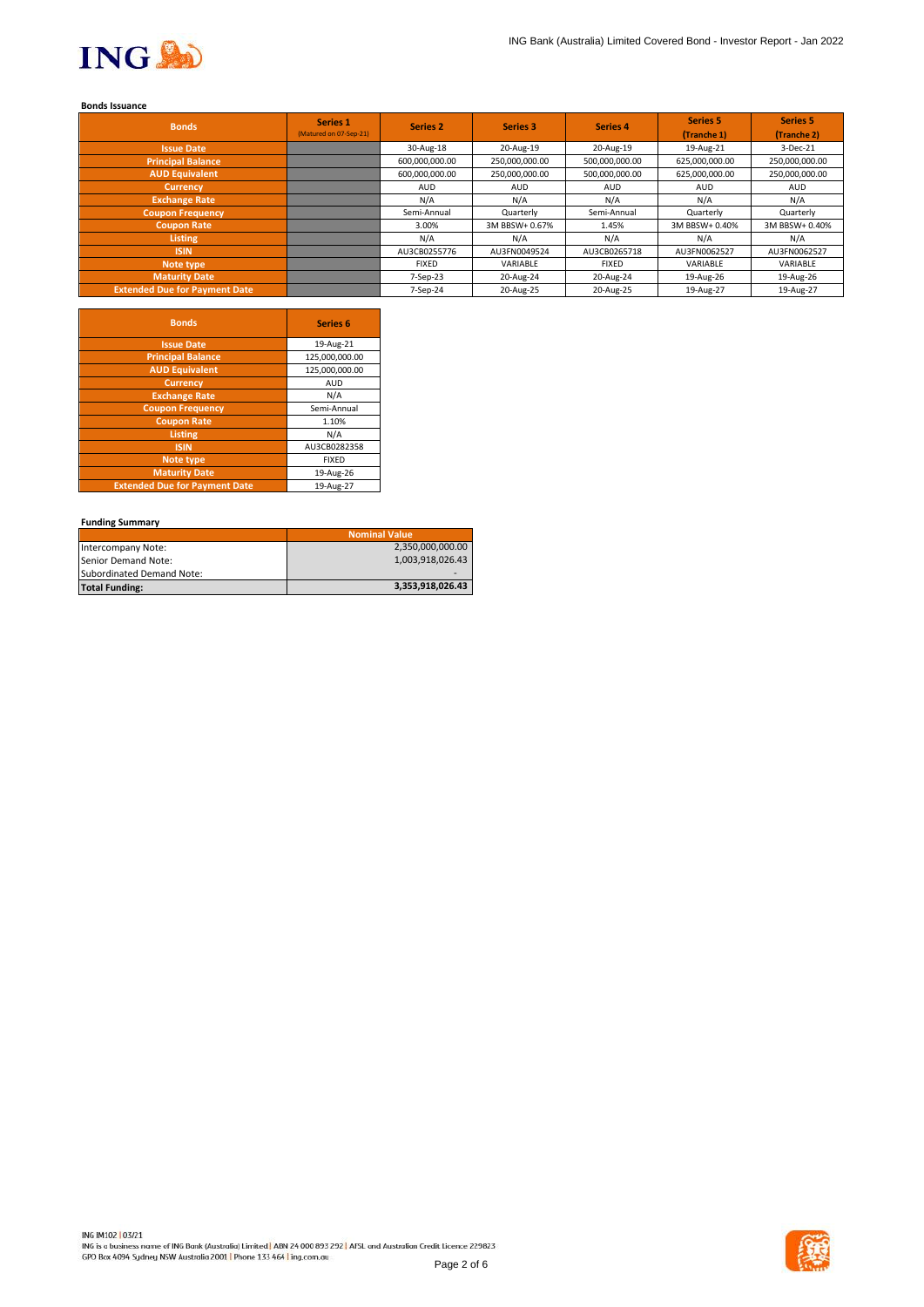

#### **Pool Summary Details**

| Table 1: Summary of Characteristics of the Pool |                  |
|-------------------------------------------------|------------------|
| Total Current Loan Balance (\$)                 | 3,150,021,364.64 |
| Number of Loans                                 | 11,163           |
| Average Loan Size (\$)                          | 282,184.12       |
| Maximum Current Loan Balance (\$)               | 1,564,103.54     |
| Total Security Value (\$)                       | 7,523,691,599.80 |
| Average Security Value (\$)                     | 673,984.74       |
| Weighted Average Current LVR                    | 53.62%           |
| Maximum Current LVR                             | 91.93%           |
| Weighted Average Indexed LVR                    | 44.38%           |
| Weighted Average Original Term (months)         | 344.67           |
| Weighted Average Seasoning (months)             | 54.21            |
| Weighted Average Remaining Term (months)        | 290.47           |
| Maximum Remaining Term (months)                 | 354.00           |
| <b>Investment Loans</b>                         | 11.06%           |
| Owner Occupied Loans                            | 88.94%           |
| <b>Fixed Rate Loans</b>                         | 5.09%            |
| Interest Only Loans                             | 3.61%            |
| Weighted Average Borrower Interest Rate         | 2.93%            |
| <b>Full Documentation Loans</b>                 | 100.00%          |
| Loans >30 days in arrears                       | 0.07%            |
|                                                 |                  |
| Prepayment history (CPR)                        | 20.33%           |
| Prepayment history (SMM)                        | 1.88%            |

### **Table 2 : Outstanding Balance LVR Distribution**

| <b>Current LVR</b>    | <b>Current Balance</b>   | <b>Current Balance %</b> | <b>Number</b> | Number % |
|-----------------------|--------------------------|--------------------------|---------------|----------|
| $<=40%$               | 748,570,725.80           | 23.76%                   | 4,446         | 39.83%   |
| $>40\%$ & <=45%       | 237,538,838.28           | 7.54%                    | 839           | 7.52%    |
| $>45\%$ & <=50%       | 251,770,948.48           | 7.99%                    | 801           | 7.18%    |
| >50% & <=55%          | 279,551,226.03           | 8.87%                    | 846           | 7.58%    |
| >55% & <=60%          | 328,999,802.11           | 10.44%                   | 925           | 8.29%    |
| $>60\%$ & <=65%       | 328,219,376.79           | 10.42%                   | 897           | 8.04%    |
| $>65\%$ & <=70%       | 293,407,210.61           | 9.31%                    | 754           | 6.75%    |
| $>70\%$ & $\leq 75\%$ | 328,124,793.54           | 10.42%                   | 797           | 7.14%    |
| $>75\%$ & $\leq 80\%$ | 224,646,802.72           | 7.13%                    | 546           | 4.89%    |
| $>80\%$ & <=85%       | 79,600,833.67            | 2.53%                    | 193           | 1.73%    |
| $>85\%$ & <=90%       | 40,565,042.17            | 1.29%                    | 99            | 0.89%    |
| >90% & <=95%          | 9.025.764.44             | 0.29%                    | 20            | 0.18%    |
| >95% & <=100%         | $\overline{\phantom{a}}$ | 0.00%                    |               | 0.00%    |
| >100%                 | $\overline{\phantom{a}}$ | 0.00%                    |               | 0.00%    |
| <b>Total</b>          | 3,150,021,364.64         | 100.00%                  | 11,163        | 100.00%  |

### **Table 3 : Outstanding Indexed Balance LVR Distribution**

| <b>Indexed Current LVR</b> | <b>Current Balance</b>   | <b>Current Balance %</b> | <b>Number</b> | Number % |
|----------------------------|--------------------------|--------------------------|---------------|----------|
| $<=40%$                    | 1,206,161,853.08         | 38.29%                   | 6,054         | 54.23%   |
| $>40\%$ & <=45%            | 322,369,248.00           | 10.23%                   | 949           | 8.50%    |
| $>45\%$ & <=50%            | 340,717,981.87           | 10.82%                   | 947           | 8.48%    |
| >50% & <=55%               | 339,108,371.84           | 10.77%                   | 904           | 8.10%    |
| >55% & <=60%               | 328,347,408.34           | 10.42%                   | 821           | 7.35%    |
| $>60\%$ & <=65%            | 351,245,920.14           | 11.15%                   | 860           | 7.70%    |
| $>65\%$ & <=70%            | 170,234,417.93           | 5.40%                    | 400           | 3.58%    |
| $>70\%$ & <=75%            | 60,703,074.04            | 1.93%                    | 146           | 1.31%    |
| $>75\%$ & $\leq 80\%$      | 23,808,239.89            | 0.76%                    | 65            | 0.58%    |
| $>80\%$ & <=85%            | 5,543,174.14             | 0.18%                    | 13            | 0.12%    |
| $>85\%$ & <=90%            | 1,781,675.37             | 0.06%                    |               | 0.04%    |
| >90% & <=95%               | $\overline{\phantom{a}}$ | 0.00%                    |               | 0.00%    |
| >95% & <=100%              | $\overline{\phantom{a}}$ | 0.00%                    |               | 0.00%    |
| >100%                      | ۰                        | 0.00%                    |               | 0.00%    |
| <b>Total</b>               | 3,150,021,364.64         | 100.00%                  | 11,163        | 100.00%  |

## **Table 4 : Outstanding Balance Distribution**

| <b>Distribution</b> | <b>Current Balance</b> | <b>Current Balance %</b> | <b>Number</b> | Number % |
|---------------------|------------------------|--------------------------|---------------|----------|
| $0 - 50,000$        | 13,515,199.58          | 0.43%                    | 745           | 6.67%    |
| 50,001 - 100,000    | 58,794,161.21          | 1.87%                    | 768           | 6.88%    |
| 100,001 - 200,000   | 361,293,910.89         | 11.47%                   | 2,345         | 21.01%   |
| 200,001 - 300,000   | 684,088,785.55         | 21.72%                   | 2,757         | 24.70%   |
| 300,001 - 400,000   | 723,724,149.31         | 22.98%                   | 2,089         | 18.71%   |
| 400,001 - 500,000   | 564,645,935.83         | 17.93%                   | 1,274         | 11.41%   |
| 500,001 - 600,000   | 333,220,593.88         | 10.58%                   | 614           | 5.50%    |
| 600,001 - 700,000   | 195,547,274.28         | 6.21%                    | 303           | 2.71%    |
| 700,001 - 800,000   | 111,478,435.54         | 3.54%                    | 150           | 1.34%    |
| 800,001 - 900,000   | 73,362,172.05          | 2.33%                    | 87            | 0.78%    |
| 900,001 - 1,000,000 | 26,434,737.94          | 0.84%                    | 28            | 0.25%    |
| >1,000,000          | 3,916,008.58           | 0.12%                    |               | 0.03%    |
| <b>Total</b>        | 3,150,021,364.64       | 100.00%                  | 11,163        | 100.00%  |

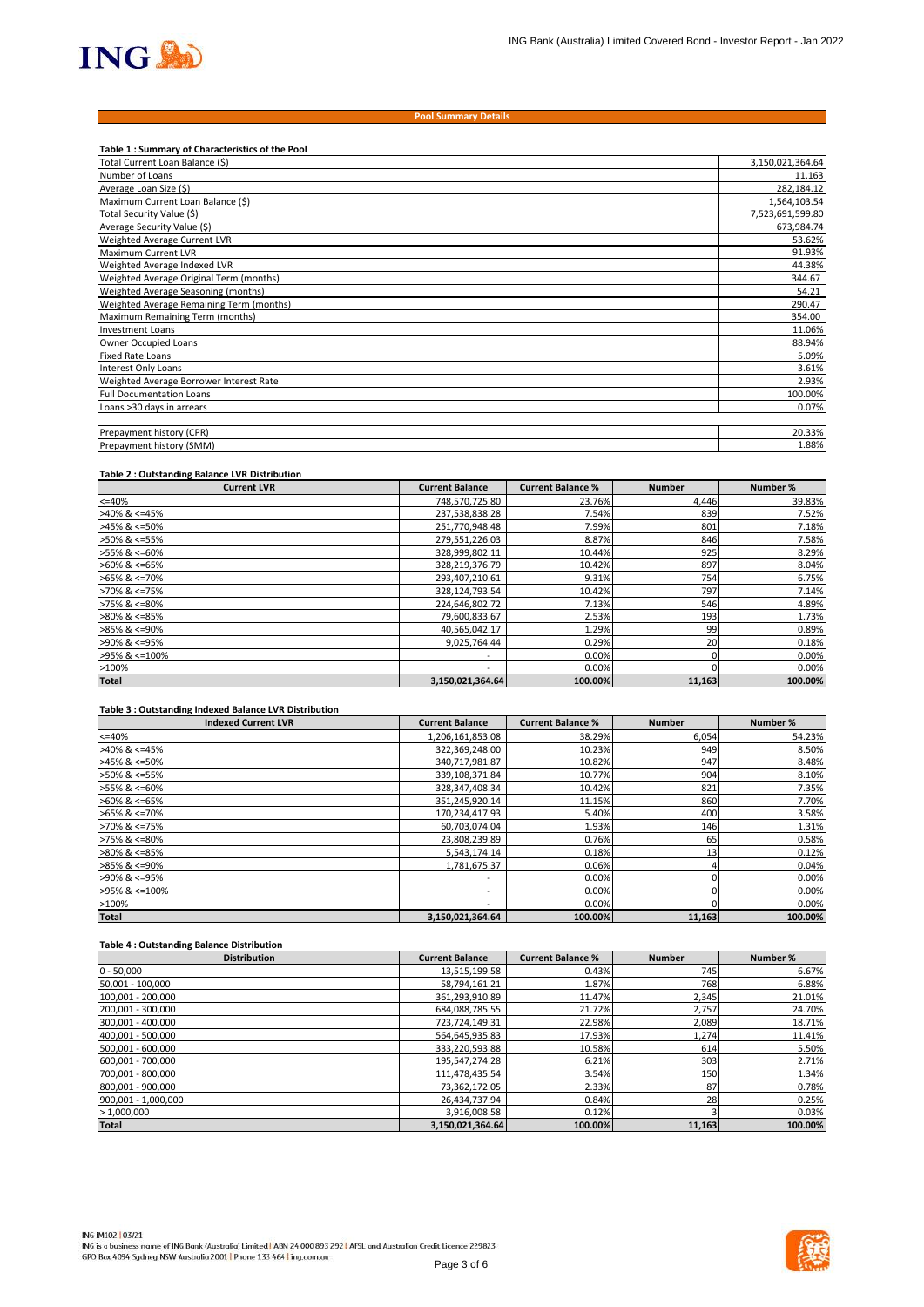

#### **Table 5 : Mortgage Insurance**

| <b>Mortgage Insurer</b> | <b>Current Balance</b> | <b>Current Balance %</b> | <b>Number</b> | Number % |
|-------------------------|------------------------|--------------------------|---------------|----------|
| QBE                     | 13.764.101.63          | 0.44%                    | n7            | 0.87%    |
| <b>GENWORTH</b>         | 229.293.154.75         | 7.28%                    | 873           | 7.82%    |
| Uninsured               | 2.906.964.108.26       | 92.28%                   | 10.193        | 91.31%   |
| <b>Total</b>            | 3.150.021.364.64       | 100.00%                  | 11.163        | 100.00%  |

## **Table 6 : Geographic Distribution**

| <b>State</b> | <b>Current Balance</b> | <b>Current Balance %</b> | <b>Number</b> | Number % |
|--------------|------------------------|--------------------------|---------------|----------|
| <b>NSW</b>   | 1,112,250,437.18       | 35.31%                   | 3,495         | 31.31%   |
| <b>ACT</b>   | 129,990,922.23         | 4.13%                    | 455           | 4.08%    |
| <b>VIC</b>   | 1,016,465,745.99       | 32.27%                   | 3,513         | 31.47%   |
| <b>QLD</b>   | 404,993,894.81         | 12.86%                   | 1,610         | 14.42%   |
| <b>WA</b>    | 240,304,560.62         | 7.63%                    | 982           | 8.80%    |
| <b>SA</b>    | 186,534,228.17         | 5.92%                    | 846           | 7.58%    |
| <b>NT</b>    | 14,832,052.27          | 0.47%                    | 57            | 0.51%    |
| <b>TAS</b>   | 44,649,523.37          | 1.42%                    | 205           | 1.84%    |
| <b>Total</b> | 3,150,021,364.64       | 100.00%                  | 11,163        | 100.00%  |

#### **Table 7 : Profile By Interest Rate Type**

| <b>Interest Type</b> | <b>Current Balance</b> | <b>Current Balance %</b> | Number | Number % |
|----------------------|------------------------|--------------------------|--------|----------|
| Variable Rate        | 2.989.810.614.88       | 94.91%                   | 10.565 | 94.64%   |
| <b>Fixed Rate</b>    | 160.210.749.76         | 5.09%                    | 598    | 5.36%    |
| <b>Total</b>         | 3.150.021.364.64       | 100.00%                  | 11.163 | 100.00%  |

# **Table 8: Balance in Arrears**

| <b>Balance in Arrears</b>             | <b>Current Balance</b> | <b>Current Balance %</b> | <b>Number</b> | Number % |
|---------------------------------------|------------------------|--------------------------|---------------|----------|
| Balance Current (<= 30 days)          | 3,147,893,854.18       | 99.93%                   | 11.153        | 99.91%   |
| Balance in Arrears > 30 to <= 60 days | 2,127,510.46           | 0.07%                    | 10            | 0.09%    |
| Balance in Arrears > 60 to <= 90 days | -                      | $0.00\%$                 |               | 0.00%    |
| Balance in Arrears > 90 days          | -                      | 0.00%                    |               | 0.00%    |
| <b>Total</b>                          | 3,150,021,364.64       | 100.00%                  | 11,163        | 100.00%  |

#### **Table 9: Mortgage pool by mortgage loan interest rate**

| <b>Interest Rate</b>              | <b>Current Balance</b>       | <b>Current Balance (%)</b> | <b>Number</b> | Number % |
|-----------------------------------|------------------------------|----------------------------|---------------|----------|
| up to and including 3.00%         | 2,004,587,492.05             | 63.64%                     | 6,224         | 55.76%   |
| > 3.00% up to and including 3.25% | 600,515,140.59               | 19.06%                     | 2,287         | 20.49%   |
| > 3.25% up to and including 3.50% | 231,746,872.35               | 7.36%                      | 1,040         | 9.32%    |
| > 3.50% up to and including 3.75% | 121,841,379.03               | 3.87%                      | 496           | 4.44%    |
| > 3.75% up to and including 4.00% | 64,922,633.04                | 2.06%                      | 323           | 2.89%    |
| > 4.00% up to and including 4.25% | 86,291,576.15                | 2.74%                      | 596           | 5.34%    |
| > 4.25% up to and including 4.50% | 28,545,864.30                | 0.91%                      | 132           | 1.18%    |
| > 4.50% up to and including 4.75% | 3,677,311.51                 | 0.12%                      | 19            | 0.17%    |
| > 4.75% up to and including 5.00% | 7,893,095.62                 | 0.25%                      | 46            | 0.41%    |
| > 5.00% up to and including 5.25% | ۰                            | 0.00%                      | 0             | 0.00%    |
| > 5.25% up to and including 5.50% | ۰.                           | 0.00%                      | 0             | 0.00%    |
| > 5.50% up to and including 5.75% | $\qquad \qquad \blacksquare$ | 0.00%                      | 0             | 0.00%    |
| > 5.75% up to and including 6.00% | ۰.                           | 0.00%                      | 0             | 0.00%    |
| > 6.00% up to and including 6.25% | $\overline{\phantom{a}}$     | 0.00%                      | 0             | 0.00%    |
| > 6.25% up to and including 6.50% | $\overline{\phantom{a}}$     | 0.00%                      |               | 0.00%    |
| > 6.50% up to and including 6.75% | $\overline{\phantom{a}}$     | 0.00%                      |               | 0.00%    |
| > 6.75% up to and including 7.00% | $\overline{\phantom{a}}$     | 0.00%                      | 0             | 0.00%    |
| > 7.00% up to and including 7.25% | $\overline{\phantom{a}}$     | 0.00%                      | 0             | 0.00%    |
| > 7.25% up to and including 7.50% | ۰                            | 0.00%                      | 0             | 0.00%    |
| > 7.50% up to and including 7.75% | $\qquad \qquad \blacksquare$ | 0.00%                      | 0             | 0.00%    |
| > 7.75% up to and including 8.00% | ۰                            | 0.00%                      | 0             | 0.00%    |
| > 8.00% up to and including 8.25% | $\overline{\phantom{a}}$     | 0.00%                      | 0             | 0.00%    |
| > 8.25% up to and including 8.50% | ۰                            | 0.00%                      |               | 0.00%    |
| > 8.50%                           | ٠                            | 0.00%                      |               | 0.00%    |
| Total                             | 3,150,021,364.64             | 100.00%                    | 11,163        | 100.00%  |

# **Table 10: Mortgage pool by Payment Type**

| <b>Payment Type</b> | <b>Current Balance</b> | <b>Current Balance (%)</b> | <b>Number</b> | Number % |
|---------------------|------------------------|----------------------------|---------------|----------|
| P&I                 | 3.036.352.211.37       | 96.39%                     | 10.857        | 97.26%   |
| Interest Only       | 113.669.153.27         | 3.61%                      | 306           | 2.74%    |
| <b>Total</b>        | 3.150.021.364.64       | 100.00%                    | 11.163        | 100.00%  |

## **Table 11: Mortgage Pool by Documentation Type**

| <b>Documentation Type</b> | <b>Current Balance</b> | <b>Current Balance (%)</b> | <b>Number</b> | Number % |
|---------------------------|------------------------|----------------------------|---------------|----------|
| <b>Full Doc Loans</b>     | 3.150.021.364.64       | 100.00%                    | 11.163        | 100.00%  |
| Low Doc Loans             | -                      | 0.00%                      |               | 0.00%    |
| No Doc Loans              | -                      | 0.00%                      |               | 0.00%    |
| <b>Total</b>              | 3.150.021.364.64       | 100.00%                    | 11.163        | 100.00%  |

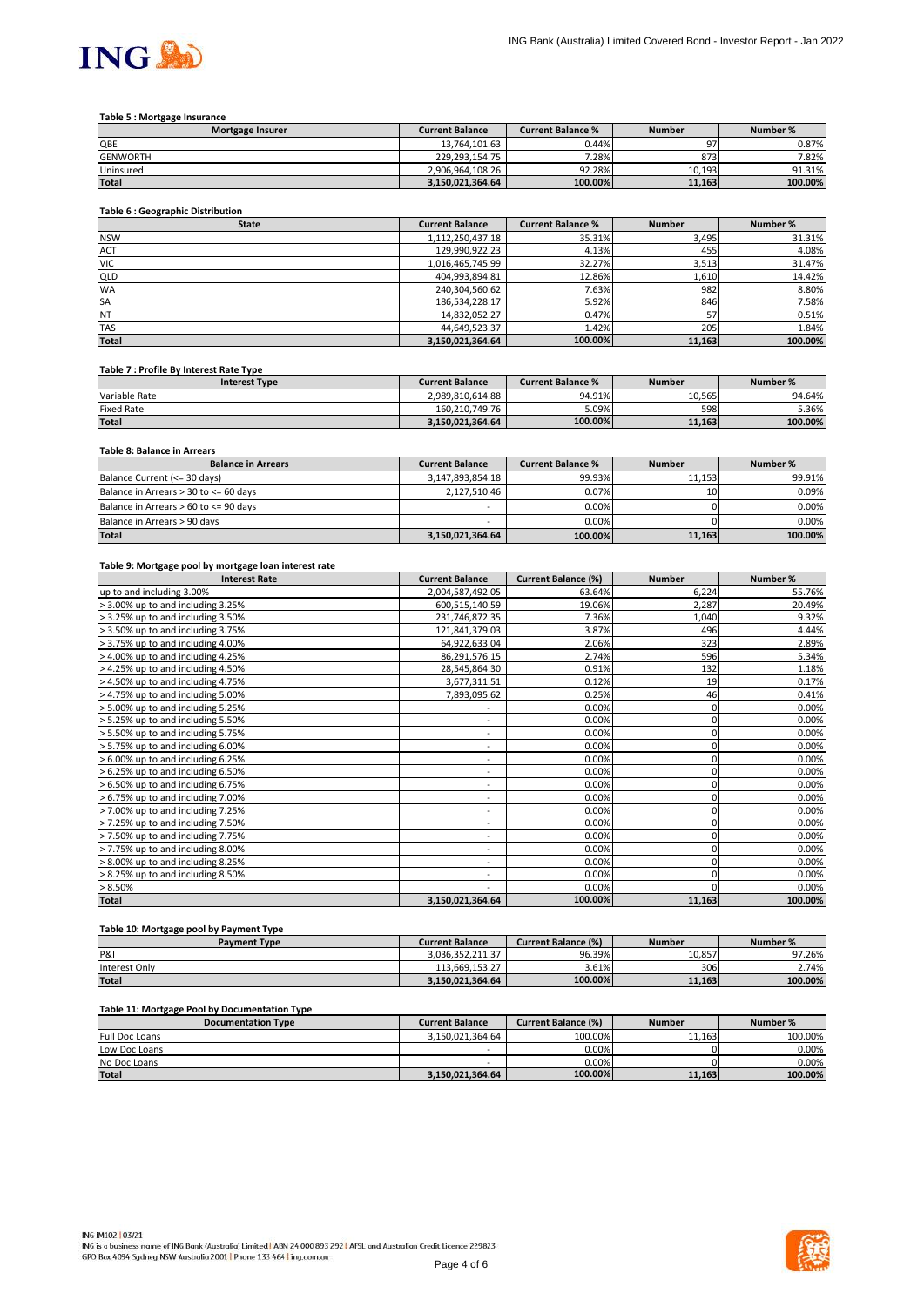

#### **Table 12: Mortgage Pool by Remaining Interest Only Period**

| <b>Remaining Interest Only Period</b>        | <b>Current Balance</b>   | <b>Current Balance (%)</b> | <b>Number</b> | Number % |
|----------------------------------------------|--------------------------|----------------------------|---------------|----------|
| <b>Amortising Loans</b>                      | 3,036,352,211.37         | 96.39%                     | 10,857        | 97.26%   |
| IO loans: $> 0$ up to and including 1 years  | 84,507,853.31            | 2.68%                      | 219           | 1.96%    |
| IO loans $:$ > 1 up to and including 2 years | 14, 162, 708.44          | 0.45%                      | 40            | 0.36%    |
| IO loans $:$ > 2 up to and including 3 years | 10,119,658.25            | 0.32%                      | 31            | 0.28%    |
| IO loans : > 3 up to and including 4 years   | 3,428,644.51             | 0.11%                      | 11            | 0.10%    |
| IO loans: > 4 up to and including 5 years    | 1,450,288.76             | 0.05%                      |               | 0.04%    |
| IO loans $:$ > 5 up to and including 6 years |                          | 0.00%                      |               | 0.00%    |
| IO loans: $> 6$ up to and including 7 years  | $\overline{\phantom{a}}$ | 0.00%                      |               | 0.00%    |
| IO loans $:$ > 7 up to and including 8 years | $\overline{\phantom{a}}$ | 0.00%                      |               | 0.00%    |
| IO loans $:$ > 8 up to and including 9 years |                          | 0.00%                      |               | 0.00%    |
| IO loans: > 9 up to and including 10 years   | $\overline{\phantom{a}}$ | 0.00%                      |               | 0.00%    |
| IO loans : > 10 years                        | -                        | 0.00%                      |               | 0.00%    |
| <b>Total</b>                                 | 3,150,021,364.64         | 100.00%                    | 11,163        | 100.00%  |

## **Table 13: Mortgage Pool by Occupancy Status**

| <b>Occupancy Status</b> | <b>Current Balance</b> | <b>Current Balance (%)</b> | <b>Number</b> | Number % |
|-------------------------|------------------------|----------------------------|---------------|----------|
| Owner Occupied          | 2.801.704.463.44       | 88.94%                     | 9.855         | 88.28%   |
| Investment              | 348.316.901.20         | 11.06%                     | 1.308         | 11.72%   |
| <b>Total</b>            | 3.150.021.364.64       | 100.00%                    | 11.163        | 100.00%  |

#### **Table 14: Mortgage Pool by Loan Purpose**

| <b>Loan Purpose</b>                  | <b>Current Balance</b> | <b>Current Balance (%)</b> | <b>Number</b> | Number % |
|--------------------------------------|------------------------|----------------------------|---------------|----------|
| Purchase Home (Owner Occupied)       | 1.392.757.831.91       | 44.21%                     | 4.728         | 42.35%   |
| Purchased Investment Property        | 173.559.781.75         | 5.51%                      | 664           | 5.95%    |
| Refinance Home Loan (Owner Occupied) | 1,408,946,631.53       | 44.73%                     | 5.127         | 45.93%   |
| Refinance Investment Property        | 174.757.119.45         | 5.55%                      | 644           | 5.77%    |
| Other                                |                        | 0.00%                      |               | $0.00\%$ |
| <b>Total</b>                         | 3,150,021,364.64       | 100.00%                    | 11,163        | 100.00%  |

#### **Table 15: Mortgage Pool by Loan Seasoning**

| <b>Loan Seasoning</b>                | <b>Current Balance</b> | <b>Current Balance (%)</b> | <b>Number</b> | Number % |
|--------------------------------------|------------------------|----------------------------|---------------|----------|
| up to and including 3 months         |                        | 0.00%                      | 0             | 0.00%    |
| > 3 up to and including 6 months     | 4,833,421.43           | 0.15%                      | 14            | 0.13%    |
| > 6 up to and including 9 months     | 45,165,626.03          | 1.43%                      | 136           | 1.22%    |
| > 9 up to and including 12 months    | 32,168,174.19          | 1.02%                      | 95            | 0.85%    |
| > 12 up to and including 15 months   | 50,048,562.86          | 1.59%                      | 152           | 1.36%    |
| > 15 up to and including 18 months   | 123,058,531.78         | 3.91%                      | 370           | 3.31%    |
| > 18 up to and including 21 months   | 218,938,633.84         | 6.95%                      | 607           | 5.44%    |
| > 21 up to and including 24 months   | 163,632,124.29         | 5.19%                      | 451           | 4.04%    |
| > 24 up to and including 27 months   | 167,387,211.25         | 5.31%                      | 471           | 4.22%    |
| > 27 up to and including 30 months   | 121,307,508.42         | 3.85%                      | 369           | 3.31%    |
| > 30 up to and including 33 months   | 36,922,940.25          | 1.17%                      | 110           | 0.99%    |
| > 33 up to and including 36 months   | 32,582,288.62          | 1.03%                      | 107           | 0.96%    |
| > 36 up to and including 48 months   | 552,767,043.25         | 17.55%                     | 1,739         | 15.58%   |
| > 48 up to and including 60 months   | 532,232,778.28         | 16.90%                     | 1,808         | 16.20%   |
| > 60 up to and including 72 months   | 539,334,263.31         | 17.12%                     | 2,082         | 18.65%   |
| > 72 up to and including 84 months   | 165,009,618.08         | 5.24%                      | 661           | 5.92%    |
| > 84 up to and including 96 months   | 98,923,721.80          | 3.14%                      | 411           | 3.68%    |
| > 96 up to and including 108 months  | 44,383,066.46          | 1.41%                      | 198           | 1.77%    |
| > 108 up to and including 120 months | 28,239,571.67          | 0.90%                      | 122           | 1.09%    |
| > 120 months                         | 193,086,278.83         | 6.13%                      | 1,260         | 11.29%   |
| <b>Total</b>                         | 3,150,021,364.64       | 100.00%                    | 11,163        | 100.00%  |

#### **Table 16: Mortgage Pool by remaining tenor**

| <b>Remaining tenor</b>          | <b>Current Balance</b> | <b>Current Balance (%)</b> | <b>Number</b> | Number % |
|---------------------------------|------------------------|----------------------------|---------------|----------|
| up to and including 1 yrs       | 1.10                   | 0.00%                      |               | 0.01%    |
| > 1 up to and including 2 yrs   | 68,304.74              | 0.00%                      |               | 0.03%    |
| > 2 up to and including 3 yrs   | 329,582.71             | 0.01%                      |               | 0.05%    |
| > 3 up to and including 4 yrs   | 221,819.71             | 0.01%                      |               | 0.04%    |
| > 4 up to and including 5 yrs   | 1,839,240.52           | 0.06%                      | 19            | 0.17%    |
| > 5 up to and including 6 yrs   | 3,502,549.86           | 0.11%                      | 23            | 0.21%    |
| > 6 up to and including 7 yrs   | 2,513,772.49           | 0.08%                      | 28            | 0.25%    |
| > 7 up to and including 8 yrs   | 5,946,138.89           | 0.19%                      | 39            | 0.35%    |
| > 8 up to and including 9 yrs   | 5,487,809.67           | 0.17%                      | 43            | 0.39%    |
| > 9 up to and including 10 yrs  | 10,127,181.34          | 0.32%                      | 83            | 0.74%    |
| > 10 up to and including 15 yrs | 145,357,289.69         | 4.61%                      | 956           | 8.56%    |
| > 15 up to and including 20 yrs | 322,048,682.86         | 10.22%                     | 1,554         | 13.92%   |
| > 20 up to and including 25 yrs | 1,206,593,810.90       | 38.30%                     | 4,388         | 39.31%   |
| > 25 up to and including 30 yrs | 1,445,985,180.16       | 45.90%                     | 4,016         | 35.98%   |
| $> 30$ yrs                      |                        | 0.00%                      |               | 0.00%    |
| <b>Total</b>                    | 3,150,021,364.64       | 100.00%                    | 11,163        | 100.00%  |